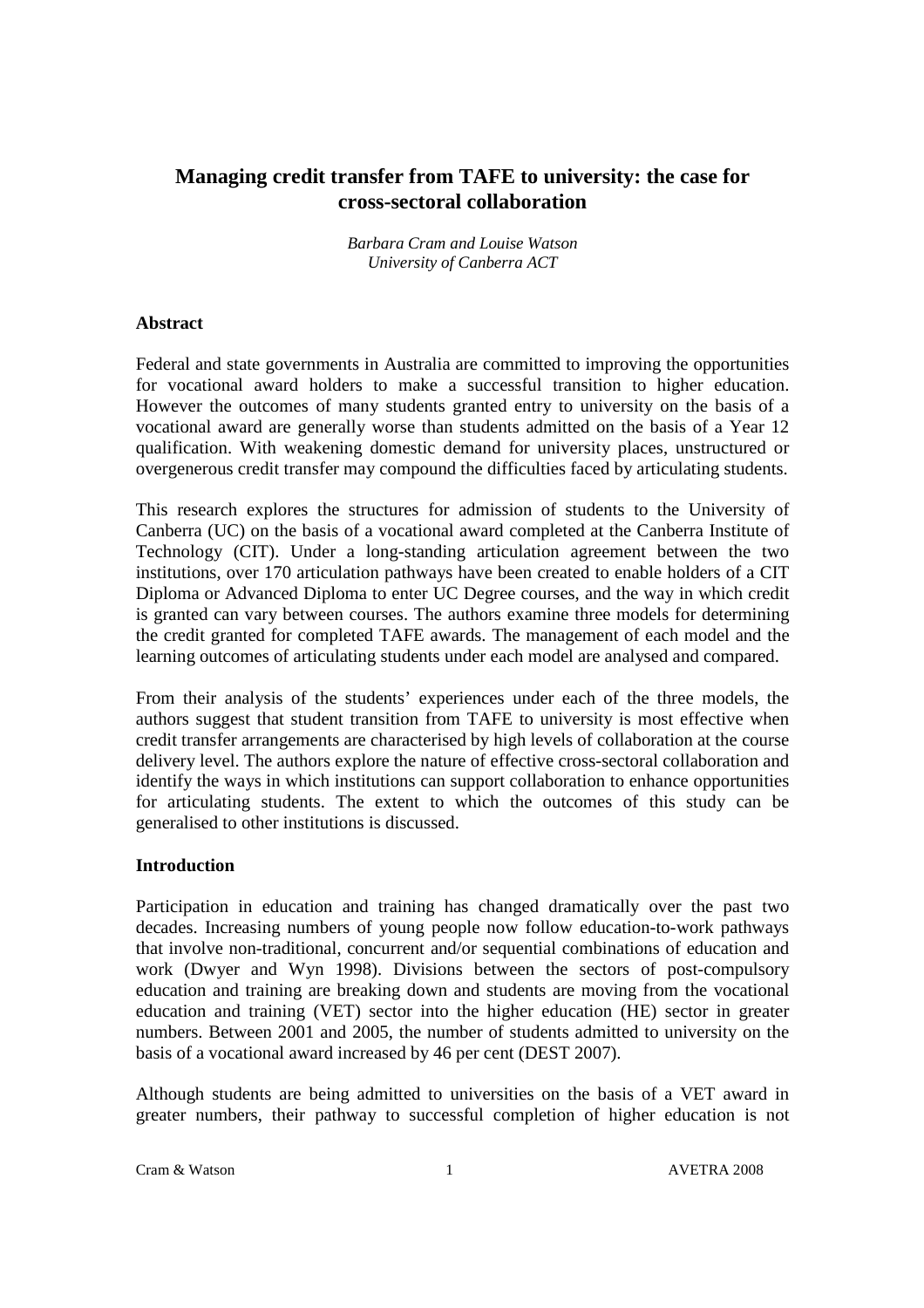assured. Former VET students are traditionally less likely to succeed at university than students admitted on another basis (Urban et al. 1999). A recent survey found that 24.4 per cent of students with an apprenticeship, trade, vocational, or other qualification dropped out in the first year of university, compared to 13.7 per cent for all students (Long, Ferrier and Heagney 2006 p 30).

Australian governments at the state and federal level have promoted credit transfer and articulation arrangements as key policy instruments to support the transition of vocational students into higher education. In 2005, the Ministerial Council on Education, Employment, Training and Youth Affairs (MCEETYA) endorsed a set of "Good Practice Principles for Credit Transfer and Articulation" and commissioned a national study of the practices in credit transfer and articulation from vocational to higher education, mapped against these principles (MCEETYA 2005). Policy makers now recognise that credit transfer alone is not a sufficient mechanism to improve the learning outcomes of vocational students. In many cases, universities offer generous credit transfer arrangements which are so poorly conceived that they compound the disadvantages faced by articulating students (Watson 2006, Harris et al. 2005)

The MCEETYA-commissioned report on Credit Transfer concluded that the future success of credit transfer arrangements depended heavily on the extent to which articulating students were supported by structured pathways negotiated between the sectors. Courses such as dual sector awards or fully articulated programs with VET and HE components are perceived to offer students more certainty, consistency and support than unstructured credit transfer arrangements (PhillipsKPA 2006). Several national initiatives now provide a framework for structured cross-sectoral qualification linkages and cross-institutional programs (AQF 2004, MCEETYA 2006).

This paper examines the experience of students making the transition from the Canberra Institute of Technology (CIT) to the University of Canberra (UC) under articulation and credit transfer arrangements negotiated between the two institutions. We describe collaborative programs developed by staff and report the experience of students within those programs in terms of retention and completion of university studies. We identify three collaborative models for the admission of students to the University from CIT, describe each model, and compare the outcomes of students in different programs. The experience of vocational students in structured articulation programs is compared with the experience of vocational students in non-articulated courses.

### **Research Method**

The Canberra Institute of Technology (CIT) and the University of Canberra (UC) have experienced a decade of collaboration under a Memorandum of Understanding (MOU) that was renewed in October 2007. The broad aims of the agreement are to strengthen articulation pathways and professional opportunities for students in the ACT region through improved arrangements for admission and advanced standing and through the sharing of educational resources and expertise. In the MOU, 'the parties agree to give priority to the articulation of the Institute's Diploma and Advanced Diploma courses with

Cram & Watson 2 2 2 2 AVETRA 2008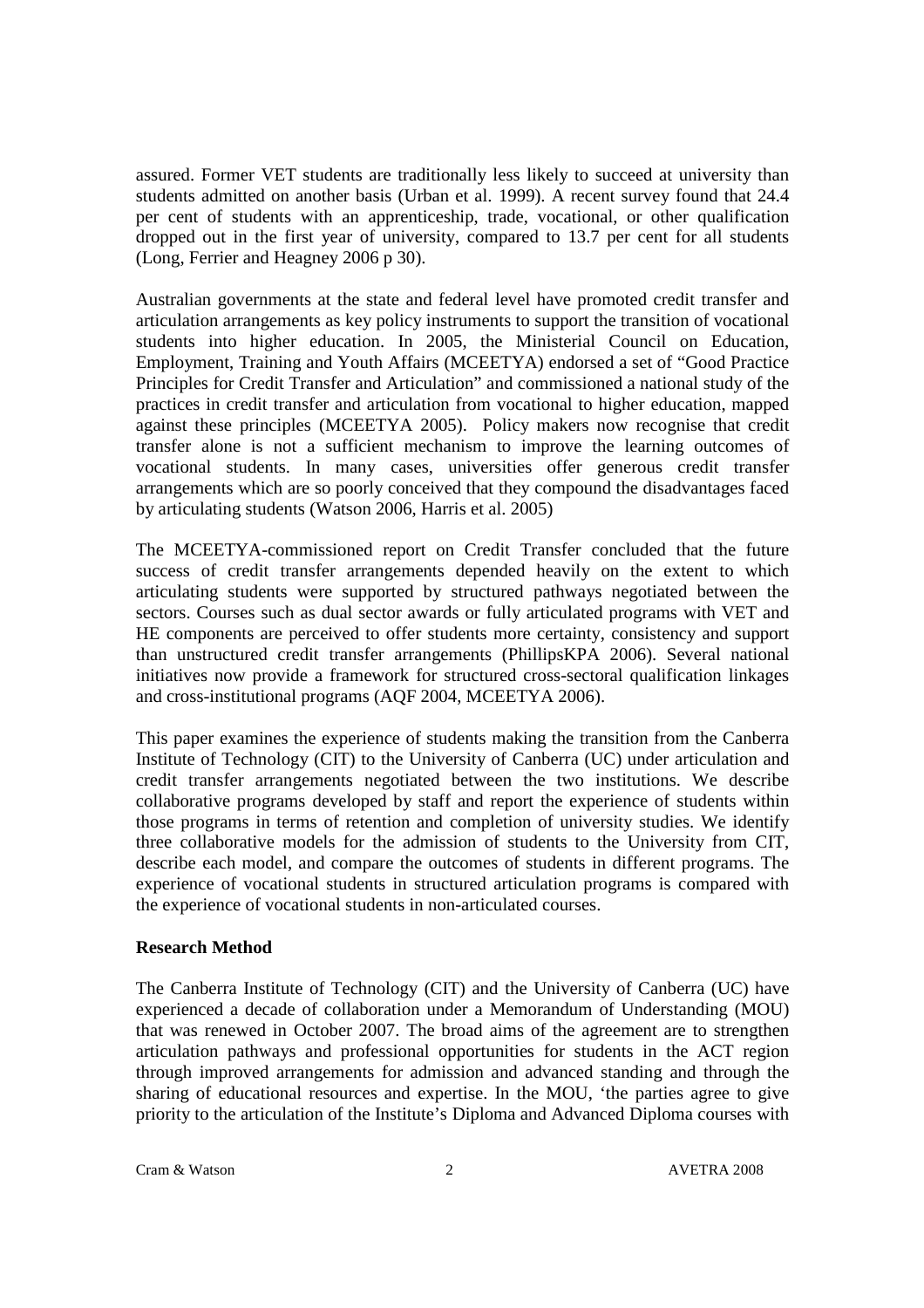undergraduate Degree courses in the same or related fields offered by the University' (Memorandum of Understanding, 2002, 2007). The agreement is supported with governance structures including a Joint Liaison Committee and the CASR Advisory Group. As a result of improvements in infrastructure and processes, students at CIT are now offered over 170 articulation and credit transfer arrangements with UC; these are listed on the Pathways websites at both institutions (Canberra Institute of Technology 2008, University of Canberra 2008).

Articulation arrangements between UC and CIT are designed on a course-by-course basis between courses in related fields. Status is granted for the completion of a nominated course, which may include relevant field placement, work and other practical experience. Some CIT qualifications articulate to more than one degree program (or vice versa) and credit provision may vary for each arrangement. In 2008, CIT graduates in over 75 programs are guaranteed a place into 38 related undergraduate courses (or combinations of these) at UC and are granted automatic credit at enrolment.

For this study, student enrolment data were collected and disaggregated to identify patterns of participation, success rates and retention rates among students admitted to the University of Canberra on the basis of a CIT award. The authors identify three dominant models of credit transfer and articulation and present the enrolment data for each of these three groups. The specific research questions addressed in this study are: which type of credit transfer and articulation models offer the best outcomes for students admitted to university on the basis of a CIT award?; and what are the distinguishing features of the most successful models of articulation?

# *Credit transfer and articulation models*

It is difficult to arrive at agreed definitions of and terms for credit transfer and articulation arrangements in Australian post-compulsory education and training. We draw upon the definitions in the recent MCEETYA-sponsored study and classifications from the Memorandum of Understanding (2002, 2007) to illustrate how we have grouped students under the different models of articulation in this study (Figure 1).

| Term and Definitions                                                                                                          | Pathways                                    |            | UC/ CIT Study  |
|-------------------------------------------------------------------------------------------------------------------------------|---------------------------------------------|------------|----------------|
| <b>Credit Transfer</b>                                                                                                        | Structured<br>Advertised at course level    |            | <b>GROUP C</b> |
| Processes to determine the type and amount of<br>credit to be granted on the basis of relevant<br>prior or concurrent studies | Unstructured<br>Negotiated at student level |            |                |
| Articulation arrangements                                                                                                     | Dual Sector                                 | Sequential | <b>GROUP A</b> |
|                                                                                                                               | Award                                       | Concurrent |                |
| A process of collaborative curriculum<br>development and/or course design negotiated by                                       | Linked single<br>sector awards              |            | <b>GROUP B</b> |
| staff from institutions in each sector                                                                                        | Nested awards                               |            |                |

**Figure 1 Credit transfer and articulation models (groups) for UC/CIT collaboration** 

Credit transfer arrangements are "processes used by institutions or faculties/ schools/ departments to determine the type and amount of credit to be granted to a student on the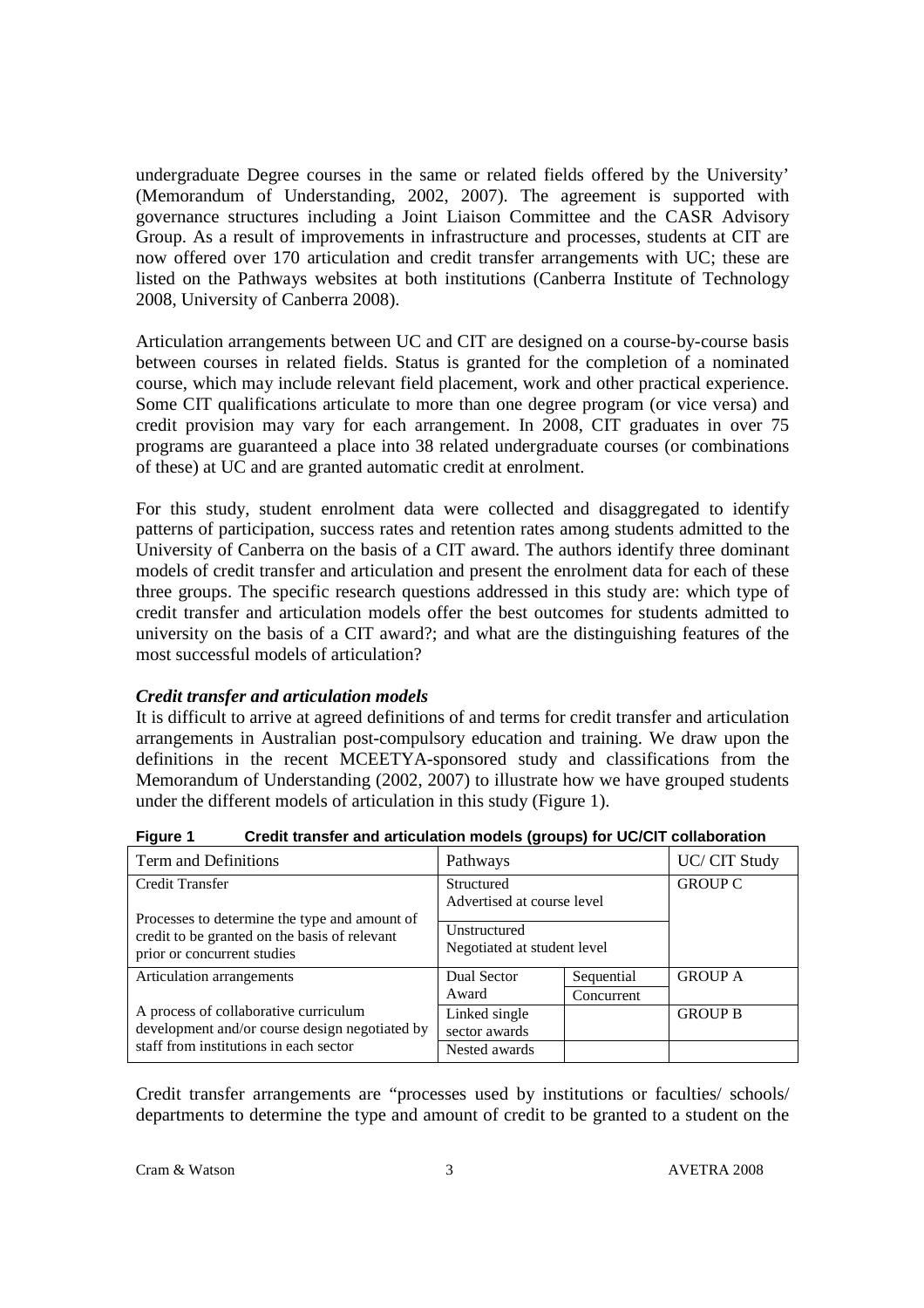basis of relevant prior or concurrent studies" (PhillipsKPA 2006, p.10). Credit transfer arrangements may be structured (ie. advertised at course level) or unstructured (ie. where individual students apply for credit). In this study, students enrolled in courses offering *unspecified credit* are defined as Group C.

Articulation arrangements are a continuum of structured credit transfer arrangements and involve the explicit design of pathways by staff from both sectors. These collaborations in curriculum development can result in: new dual sector awards (sequential or concurrent); separate but linked awards in each sector; or nested awards with multiple exit and entry points (PhillipsKPA, p. 12). In this study, students in Group A are enrolled in two types of dual sector award programs: sequential and concurrent. Separate but linked awards are classified as Group B courses. A brief description of each course group follows.

**Group A** courses lead to AQF accredited Advanced Diplomas (and Diplomas when this is the highest level of award available in a specified field at the Institute) and Degrees which have been jointly developed as articulated courses through collaborative course design. The two courses in this category are in the fields of: Education in Early Childhood Teaching; and Interior Design.

**Group B** courses lead to AQF accredited Diplomas, Advanced Diplomas and Degrees (and Certificate III or IV qualifications which are the highest level VET qualification available in the field) which have not been designed as joint courses, but for which a prima facie case of comparability of content exists and which are the product of collaborative curriculum development. The five most popular courses in this category are in: Commerce; Graphic Design; Education (Health & PE); Architecture; and Communication (Advertising and Marketing).

**Group C** courses lead to AQF accredited Diplomas, Advanced Diplomas, and Degrees (and Certificate III or IV qualifications which are the highest level VET qualification available in the field) where substantial comparability of content does not exist. These courses are the remainder of the courses in which students admitted on the basis of a CIT award are enrolled at the University of Canberra. Structured credit transfer arrangements exist for most of these courses, but they are not the product of specific collaborative curriculum development and/or course design.

# **Findings and discussion**

Articulated courses (Groups A and B) are the most popular courses of study for students admitted to the University of Canberra on the basis of a CIT award. In 2007, 263 students were enrolled in 47 UC undergraduate programs following enrolment on the basis of completed or co-enrolled CIT studies. Forty-one students (16 %) were enrolled in Group A courses and 192 (73 %) were enrolled in Group B courses. Of these 85 (32 %) were enrolled in the five most popular Group B courses shown in Figure 2. Only 30 students (11 %) were enrolled in structured and unstructured courses classified as Group C.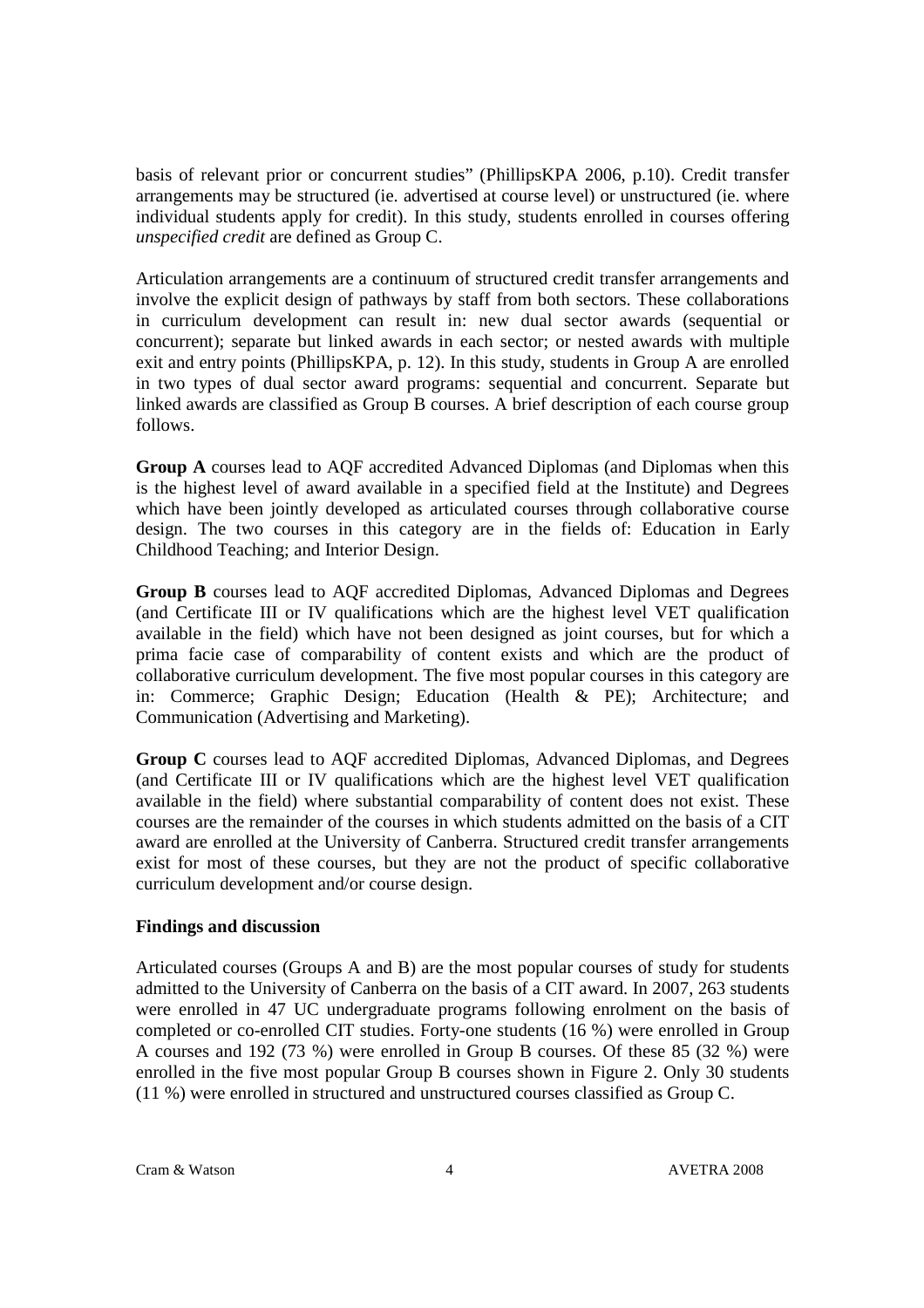**Figure 2 Summary of outcomes for UC students whose basis of enrolment is a CIT qualification: Most popular articulation programs, 2006-07** 



Student outcomes in terms of successful completion of a unit of study and retention in the most popular courses are presented in Figure 2. The first two columns (Early Childhood and Interior Design) are Group A courses and the remaining columns are courses in Group B. While success and retention rates for the period 2006-2007 varied for different courses of study, it is evident that students who articulated to UC on the basis of a CIT qualification achieved at or better than the average for all UC undergraduate students. Retention rates (Semester 1 to Semester 2) for CIT graduates reach 100% in some courses, even when students have failed some units of study. A description of what Group A and B programs offer and how they were developed is provided below.

# **Diploma of Children's Services (CHC50302) and Bachelor of Education in Early Childhood Teaching (CIT): concurrent Group A course**

The Joint Bachelor of Education in Early Childhood Teaching (CIT) at the University of Canberra is a concurrent dual sector award (which could also meet the definition of a nested award) in Group A. The course is the product of over a decade of collaboration between staff in both institutions. The structure of the course has altered in recent years in response to client demand, indicative of the high level of trust and communication established between the collaborating staff. In the current program, students are taught by staff from both CIT and UC and graduate with both a Diploma of Children's Services after 2 years and a Degree in 4 years.

Collaborating staff have addressed sectoral dichotomies through an advanced curriculum mapping process. In the first two years, when students study concurrently for the Diploma and Degree (see Figure 3), integrated CIT-based units are taught by CIT teachers on the University campus. As an example, the unit 'Health Practices in Early Childhood (CIT 5107)' is taught in Semester 1 of Year 1 and integrates the following CIT subjects and competencies: Ensure children's health and safety (CHCCN1C); Participate in workplace safety procedures (CHCOHS301A); Identify and respond to children and young people at risk of harm (CHCCHILD1C); Respond to illness, accidents and emergencies (CHCCN4C); and First Aid. While the unit is taught as a unit at UC, it also

Cram & Watson 5 5 AVETRA 2008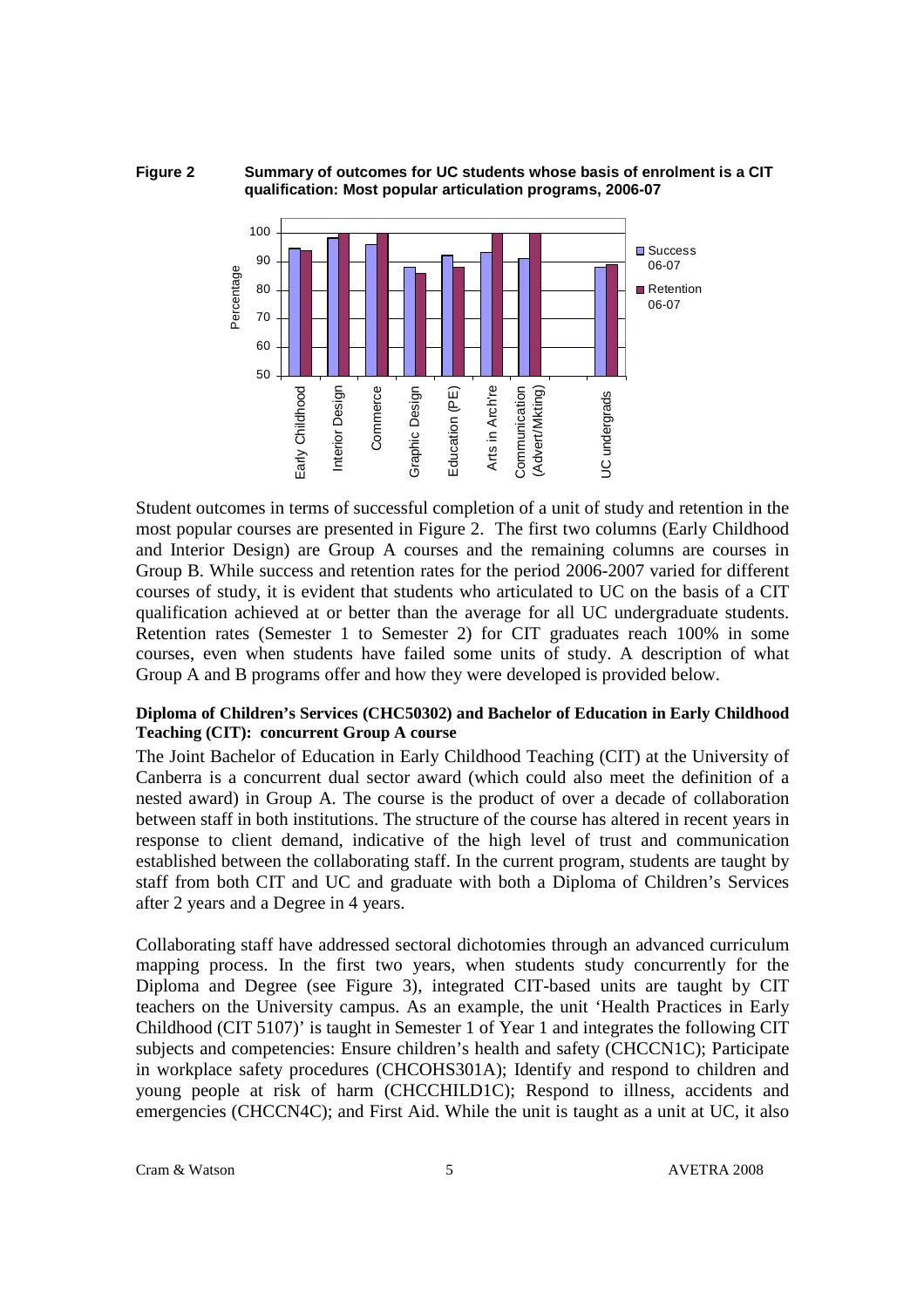contributes to students' achievement of a nationally portable VET qualification in Children's Services.

| Figure 3 | First two years of study in the four-year Bachelor of Education in Early |
|----------|--------------------------------------------------------------------------|
|          | <b>Childhood Teaching</b>                                                |

|                          | Semester 1                                  | Semester 2                                       |  |  |
|--------------------------|---------------------------------------------|--------------------------------------------------|--|--|
|                          | <b>Education Foundations</b>                | Indigenous Education: What Works                 |  |  |
|                          | Literacy for Teachers                       | Information Technology & Education               |  |  |
| $\overline{\phantom{0}}$ | Introduction to Early Childhood Teaching    | <b>Reconstructing Mathematical Understanding</b> |  |  |
|                          | $CIT^*$                                     | Human Development & Early Childhood              |  |  |
| Year                     | Health Practices in Early Childhood CIT*    | Pedagogy 1 CIT*                                  |  |  |
|                          | Responding to Individual Needs in Education | Language Education 1                             |  |  |
|                          | Science Education 1                         | Mathematics Education 1                          |  |  |
| $\sim$                   | Arts Education 1                            | Early Childhood Curriculum Studies CIT*          |  |  |
|                          | Human Development & Early Childhood         | Human Development & Early Childhood              |  |  |
| Year                     | Pedagogy 2 CIT*                             | Pedagogy 3 CIT*                                  |  |  |
|                          | Diploma of Children's Services awarded      |                                                  |  |  |

The success of this student-focused, collaboratively designed Early Childhood program is demonstrated through student outcomes illustrated in Figure 4.

**Figure 4 Student success and retention rates, Bachelor of Education in Early Childhood Teaching, 2006-2007** 



### **Advanced Diploma in Interior Design (CIT program AD-2G26) into Bachelor of Interior Design: sequential Group A course**

The Bachelor of Interior Design is described as 'an articulated program of study offered jointly by the Canberra Institute of Technology (CIT) and the University of Canberra' (UC website, 2008). The first two years of study lead to an Advanced Diploma in Interior Design at CIT, the third year comprises two semesters of full-time study at UC. The course is only offered as a two-year plus one-year program and is designed to build on the skills students have already acquired.

This sequential program has been offered since the late 1980's and is attracting 20 to 25 students each year. The success of the program is confirmed through the outcomes. In 2006 and 2007, students passed over 98 percent of their units (104 units of study) and *all* students progressed and completed the course (Figure 5).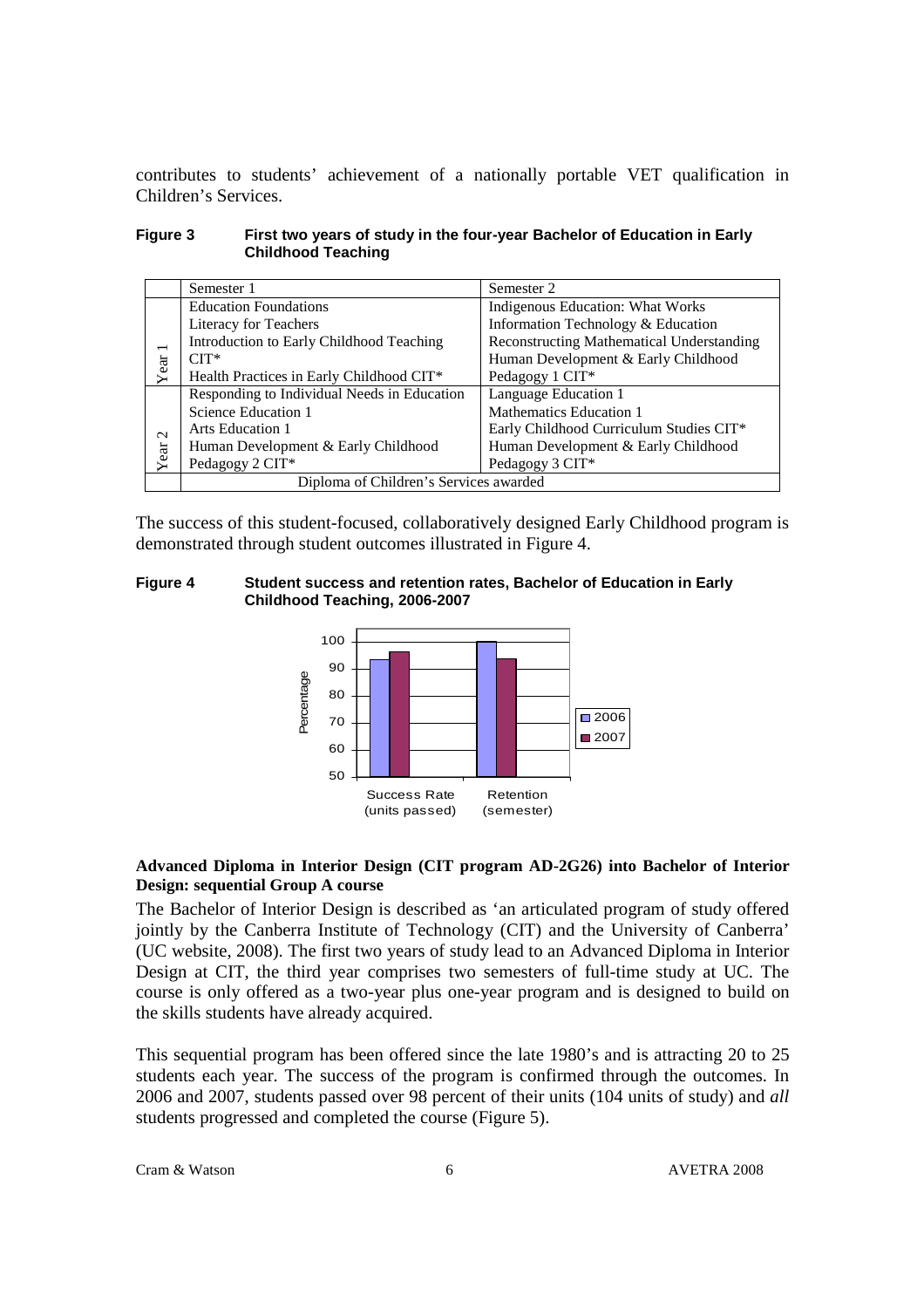

Success Rate (units passed)

#### **Figure 5 Student success and retention rates, Bachelor of Interior Design, 2006-2007**

Retention Sem 1 to Sem 2

# **Five Group B courses**

Although Group B courses are not dual sector awards, they represent fields of study with a high degree of compatible content between the vocational and higher education sectors. Each articulation program has been developed through cross-institutional mapping of related courses to determine: the comparability of skills and knowledge; potential gaps or difficulties for articulating students; and the amount and type of credit to award.

Figure 2 illustrated student achievement for the five most popular Group B courses: Commerce; Arts in Architecture; Communication in Advertising and Marketing; Education in Health & PR; and Graphic Design. Overall, the success and retention rates for Group B courses tend to be comparable or better than the rates for all UC students. Each program, however, has been customised to suit the needs of the student cohort.

The *Bachelor of Commerce* is the most popular Group B course, with 27 CIT graduates in the 2007 student cohort. To optimise the student experience, changes in curriculum and accounting industry standards are reviewed annually. In addition, CIT students are encouraged to study electives that will maximise the credit they receive at UC and are supported by CIT teachers to develop a sound understanding of core concepts.

#### **Figure 6 Student success and retention rates, Bachelor of Commerce, 2006-2007**



The majority of students articulate from the CIT Advanced Diploma, as this cohort can achieve professional industry qualifications in just over a year and a half! Even though

Cram & Watson 7 AVETRA 2008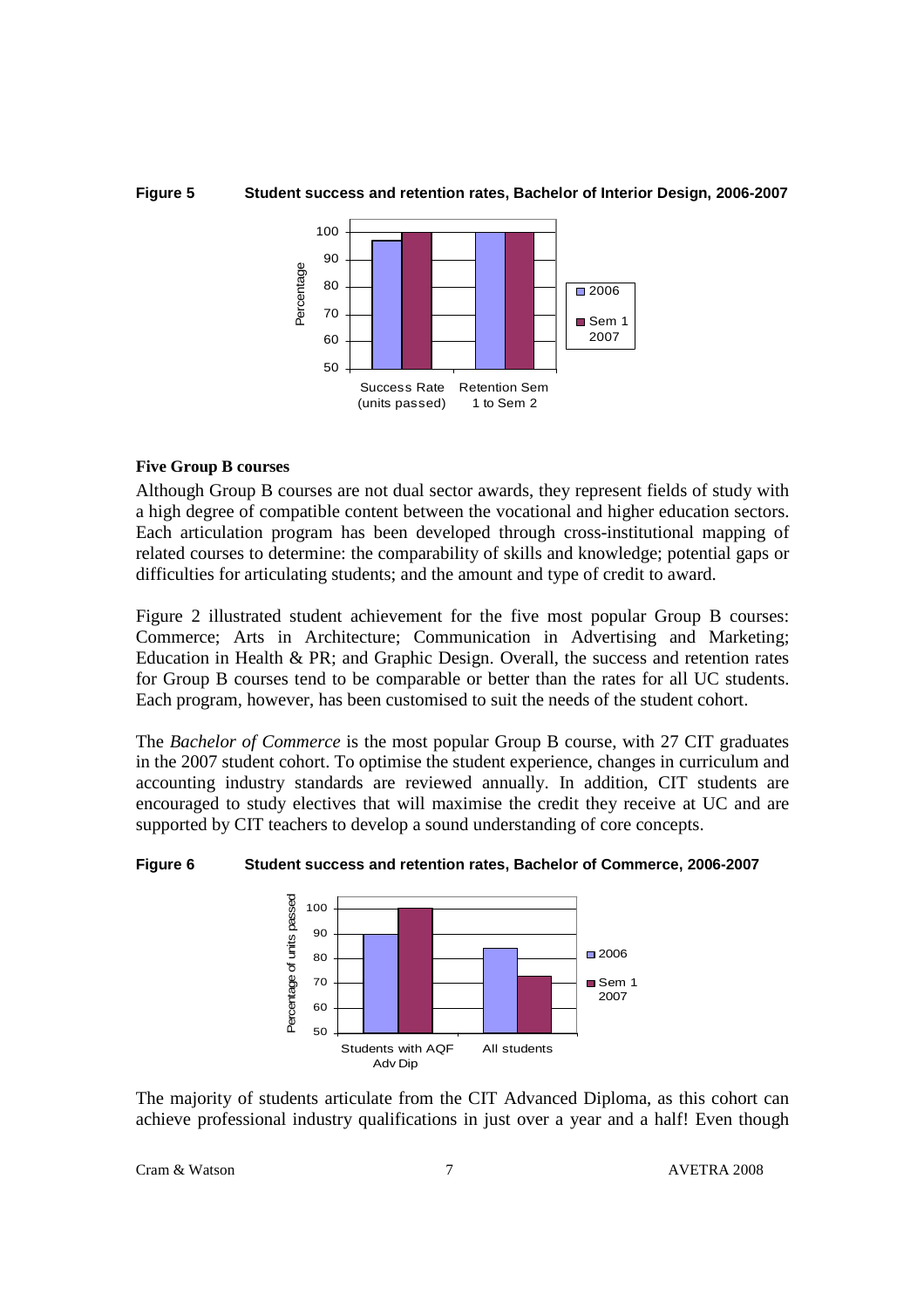many of these students are employed in the accounting industry, they tend to achieve higher success rates than non-articulating Commerce students, as shown in Figure 6.

The articulation and credit transfer process from the *Advanced Diploma in Building Design* into the *Bachelor of Arts in Architecture* has been reviewed and refined to ensure that UC units include essential skills and content that may not have been covered at CIT. Like many of the Communications courses, the *Bachelor of Communication in Advertising and Marketing* articulates from several Diploma and Advanced Diploma programs. Students who require extra support for high-level tasks are assisted through the Academic Skills program, and success and retention rates remain high (see Figure 2).

Both the *Bachelor of Education in Health and PE* and the *Bachelor of Graphic Design* enrol many students who have a CIT qualification below Diploma level. The students with lower qualifications are not part of the cross-sectoral articulation program and do not receive credit for prior studies. As shown in Figure 7, however, students who enter articulation programs with qualifications below Diploma level also appear to benefit from the structured support provided through the collaborative project.

**Figure 7 Success and retention rates at UC, by CIT Qualification level of student** 



#### **Group C courses**

In addition to the articulating courses described as Group A and Group B, CIT graduates enrolled in a further eleven undergraduate degree programs in 2006-2007 (Group C). Structured Group C courses are characterised by looser curriculum mapping and less intense levels of collaboration than Group A and B courses. An example is the Bachelor of Education in Primary Teaching, which offers the equivalent of one semester of credit for Open Electives on completion of 'any two-year CIT Diploma or Advanced Diploma' (University of Canberra 2008). CIT graduates also enrolled in 'unstructured' courses such as Law, where no formal agreement exists and credit is assessed on an individual basis. These courses attract small numbers of students with CIT qualifications.

As Figure 8 suggests, success and retention rates for CIT graduates in Group C courses is generally lower than in collaboratively developed articulations (Groups A and B).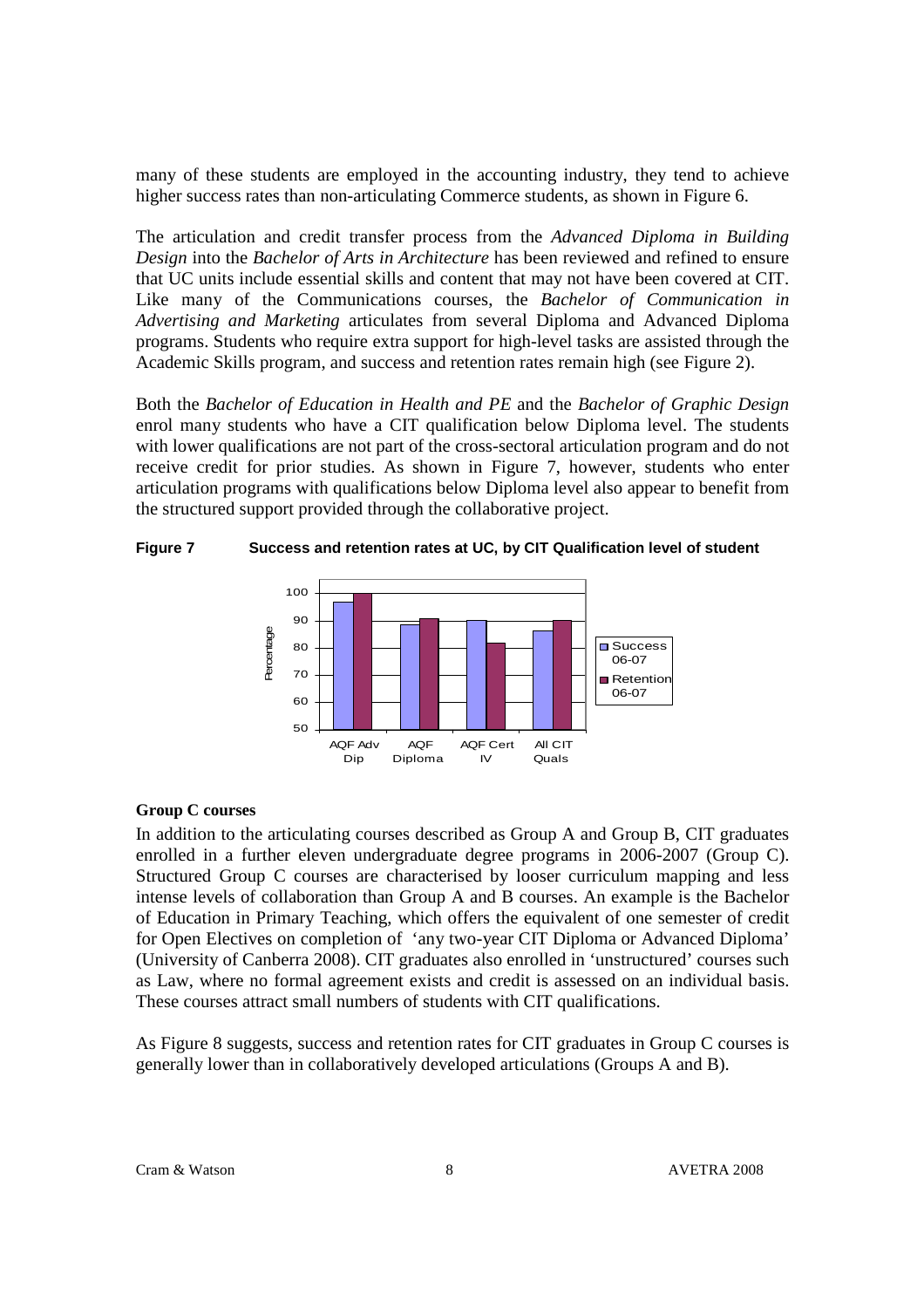

# **Conclusions**

This research demonstrates that student transition from CIT to the University of Canberra is most effective when students enrol in highly articulated programs of study, rather than enter through less structured credit transfer arrangements. Highly articulated crosssectoral programs such as dual sector awards and linked single sector awards are the product of a time-consuming investment by staff in both sectors. The articulated courses in Groups A and B of this study are characterised by collaborative curriculum mapping and gap identification, joint workshops and planning sessions, joint teaching activities and in some cases joint student projects. As universities struggle to balance survival with growth, this type of collaboration avoids quick solutions that may disadvantage students.

From discussions with staff involved in the successful models of articulation, the authors conclude that the effort involved in establishing cross-sectoral relationships would not occur in most instances without governance and facilitation sponsored by the executives of both institutions. Members of staff usually need assistance and support to establish and maintain cross-sectoral relationships and to undertake the curriculum mapping and course design work that is a feature of successful models of articulation. In Canberra, this support has been provided under the auspices of a long-standing memorandum of understanding that may be a useful model for other institutions.

The main message from this study is that the investment of time and resources in crosssectoral collaboration in curriculum development "pays off" for institutions and for students who are admitted on the basis of a vocational qualification. Our findings demonstrate that the most highly articulated courses were the most popular among CIT students. These courses also had the highest rate of success in terms of student retention and achievement, with outcomes comparable or better than the outcomes of all UC students. The authors are currently undertaking research on the impact of institutional infrastructure and support on cross-sectoral credit transfer arrangements (see Cram et al. 2008) and are investigating the characteristics of student satisfaction and participation under different credit transfer models.

Cram & Watson 2008